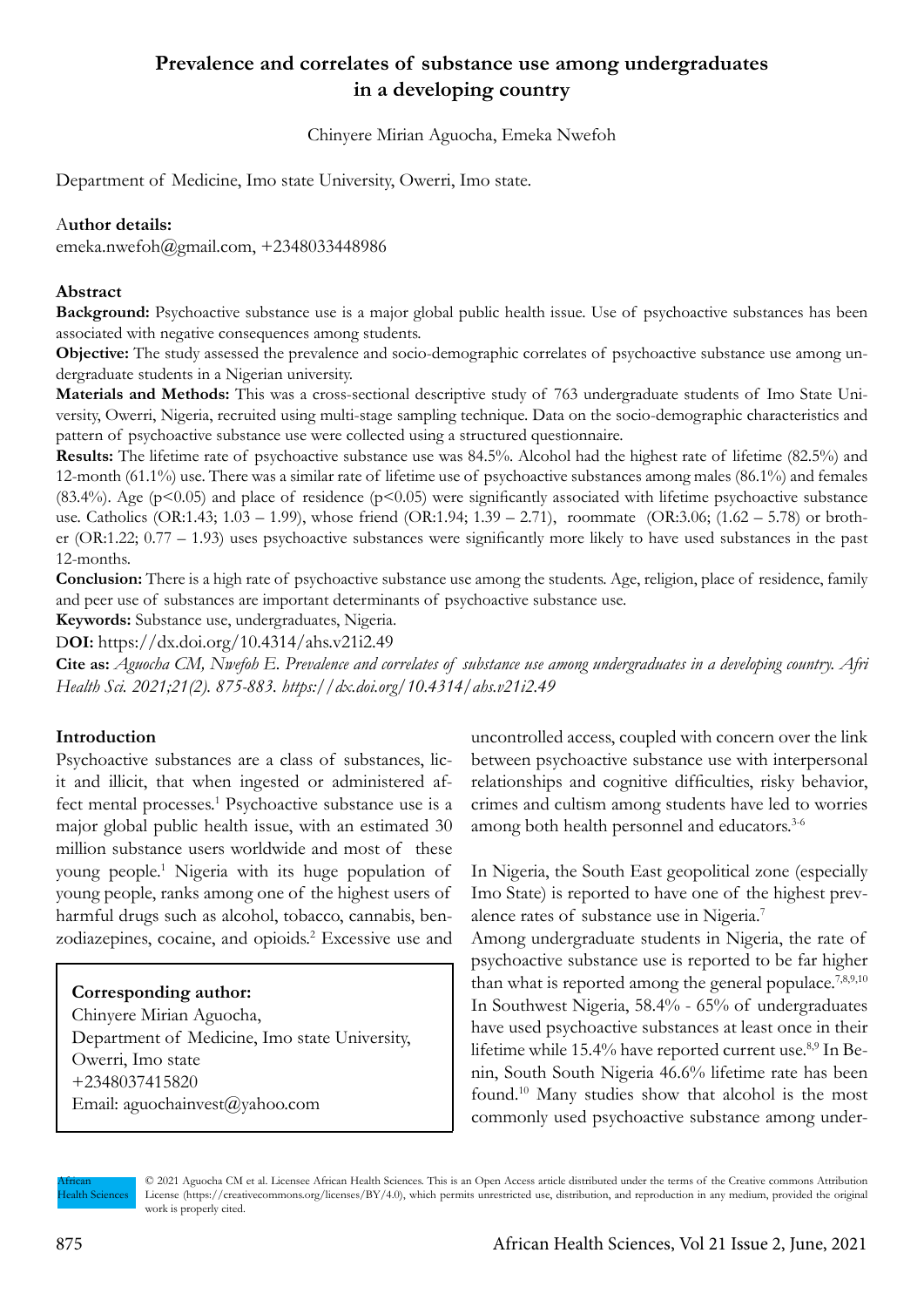graduates. In Uyo, South South Nigeria, all the students surveyed reported a lifetime use of alcohol.<sup>11</sup> In Southwest Nigeria, a wide range (13.6%-63.4%) was reported.8, 9, 12 In South East Nigeria, a range, (50.2%-78.4%) which showed a very high rate of current use of alcohol was found.13, 14 In North Central Nigeria, 77% lifetime rate was found in an early study<sup>15</sup> but 15 years later, a lower rate of 13.6% was reported.<sup>16</sup>

Similarly, varying rates have been reported for other psychoactive substances. A study in South West Nigeria showed that tobacco (81%) was the commonest substance used.<sup>17</sup> In North Central Nigeria<sup>15, 16</sup>, Southwest Nigeria8, 9, 12 and South East Nigeria, 3.2%-37.4%, 2.3%-43.8% and 12.1%13 respectively was reported. For sedatives, 6.1%-7.3% was found.<sup>8, 16</sup>

Relatively low use has been recorded for cannabis, organic solvents, hallucinogens, cocaine and narcotic analgesics.15 Marijuana use was found to be 1.4% in South East Nigeria13 while in South West Nigeria, 20% was reported.12 For stimulants, 45.3% and 29.1% lifetime and current use, 69.2% and 15.6% lifetime rates was reported in South East, North Central and Southwest Nigeria respectively.<sup>8, 15, 18</sup>

Findings on the association between gender and substance use have been mixed. In Enugu, South East Nigeria a marked disparity in the pattern of use was reported, which when disaggregated by gender showed male and female students respectively used alcohol 92.5% and 7.5%, tobacco (smoke) 96.1% and 1.0%) and marijuana 100.0% and 00.0%.13 A more recent study in the same region found that male undergraduates were five times more likely to use psychoactive substances compared to their female counterpart.<sup>18</sup> In South West, Nigeria, it was found that lifetime use of alcohol was significantly higher among the male students  $(45.9\%)$  compared to the female students  $(32.8\%)$ ; current use of alcohol was significantly higher among the female students (16.4%) compared to the male students (10.2%).9 In South South Nigeria, a greater rate among females was reported.<sup>11</sup>

A study in Sudan found the overall prevalence of substance use to be 31%. The most common substance used was tobacco followed by cannabis and alcohol.<sup>19</sup> The commonest reason for initiating substance use was curiosity.19 Peers were found to be the commonest sources of substances.<sup>19</sup> The study found no association between age and substance use.<sup>19</sup> Another study carried out among Ethiopian undergraduates found more substance use among children of uneducated parents.20 The same study found that older students were 2.4 times more likely to use substances than the younger students.20 Male students and students who have friends and family members who use substances were more likely to use substances.<sup>20</sup>

With the high rate of substance use reported in the state, it has become imperative to study the pattern and rates of substance use in one of the most highly populated high institutions located in the heart of the state. It is hoped that this paper will draw the attention of the relevant authorities to issue of substance use in the institution.

The aim of the study was to determine the prevalence and socio-demographic correlates of substance use among students of Imo State University, Owerri.

#### **Subjects and Methods**

The study was carried out among undergraduate students of Imo State University, Owerri, Imo State. The University has 11 Faculties and 63 Departments. The university has a population of over fifteen thousand undergraduate students.

This was a descriptive cross-sectional study carried out on seven hundred and sixty three undergraduates who gave consent to be part of the study. Students were included in the study if they were current undergraduate students of IMSU who gave consent to be part of the study and were aged between 18-30 years. Students were excluded if they declined to take part and if they were absent from studies during data collection.

#### **Data collection**

The sample size was calculated using 5% of the total estimated population of 15,000 current undergraduate students, and adjusting for 10% attrition, a total minimum sample size of 825 was achieved.<sup>21</sup>

Multi-stage sampling technique was used for sample selection. The 11 faculties of the Imo State University Owerri served as the sampling frame. During the first stage, for ease of data collection, using simple random sampling, 3 faculties were selected. These were the faculties of Business Administration, Education, and Social Sciences.

During the second stage, using simple random sampling, 2 departments were selected from each faculty. From the Faculty of Business Administration, the Departments of Management and Insurance were selected, from Faculty of Education, the Departments of Education Biology and Education History were selected while from the Faculty of Social Sciences, the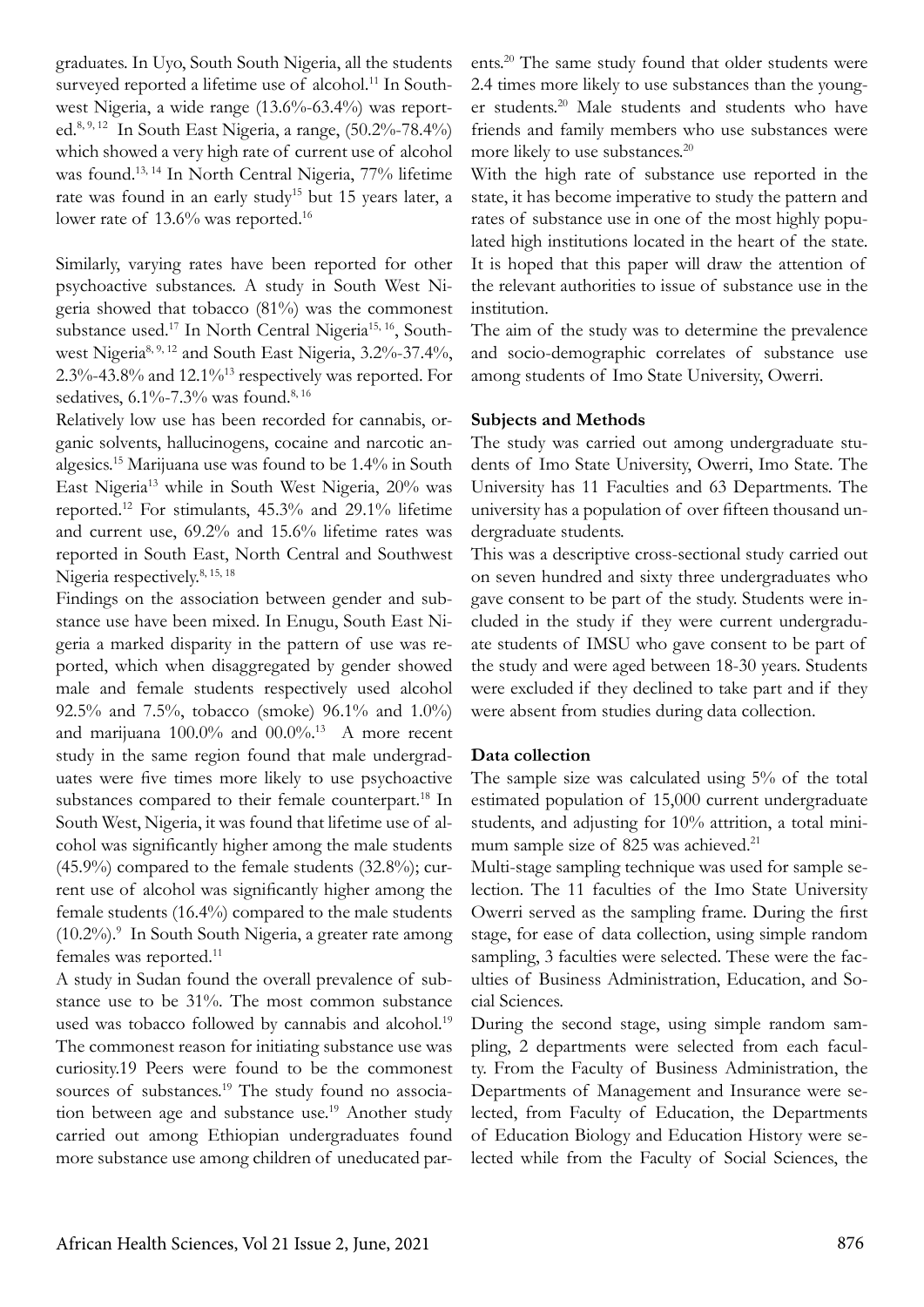Departments of Psychology and Mass Communication were selected.

In the third stage, using proportionate sampling techniques, respondents were recruited from each department to make up the calculated sample size. Each department was stratified by years of study and gender, on the assumption that duration of stay in the campus and sex would affect substance use. The total sample size was distributed proportionally to the selected departments based on the total number of students in each year of study according to gender. Finally, individual students fulfilling the inclusion criteria were randomly selected to be study participants.

Data collection took place between February and May 2019. A Structured questionnaire was used for data collection. The structured questionnaire was divided into two sections. Section A comprised the socio-demographic characteristics while Section B covered the relevant desired information for the study. Socio-demographic characteristics such as sex, age, marital status, religion, place of residence, parental employment status and level of education. Section B focused on substance use. This was partly adapted from the World Health Organization (WHO) model core student and focused on substances that are commonly used in Nigeria.22 Alcohol, Amphetamine, Cannabis, Cigarette, Codeine, Cocaine, Heroin, Sedatives, Solvents, and Tramadol were the substances studied. The non-existent drug "Relevin" was included as a validity check.<sup>23</sup>

The recruitment took place in the lecture halls. The sample frame consisted of students in the selected departments who were in the lecture hall, who volunteered to be part of the study and who met the inclusion criteria. Numbers were written on pieces of papers, which were then rumpled. The papers were shaken and were picked until the calculated sample size was achieved. Then the questionnaire was distributed to all the respondents. Guide on how to answer each question on the questionnaire was demonstrated to the students. To ensure confidentiality, the respondents were advised to fill the questionnaires when alone and a date was scheduled with them on when the questionnaires were to be returned to the researcher. Substance utilization was estimated for lifetime, 12 month and 30 day and 7 day use. For the purpose of this study, lifetime, 12 month and 30 day and 7 day use was defined as the use of substances at least once within the designated period.

Data handling: Data collected were cleaned manually and analyzed using computer software (SPSS for Windows, Version 21.0, Chicago, SPSS Inc.). Statistical testing was conducted at the 5% significance level. Socio-demographic characteristics were tabulated and frequencies and percentages calculated. Bivariate and multivariate analyses were conducted using Pearson's chi-square test and logistic regression to test the associations between variables.

### **Ethical issues**

Ethical clearance was obtained from the Ethics Committee of Imo State University Teaching Hospital with Letter of Introduction from Imo State University, Owerri. All respondents gave voluntary informed consent before recruitment into the study. This study did not involve any procedure that was detrimental to the respondent. It was explained to them that the information given would be kept confidential.

#### **Results**

Out of the 825 questionnaires distributed, thirty seven questionnaires were not returned while 25 questionnaires were discarded due to inconsistent responses and recording the use of the non-existent drug Relexin. Table 1 shows the socio-demographic distribution of the respondents.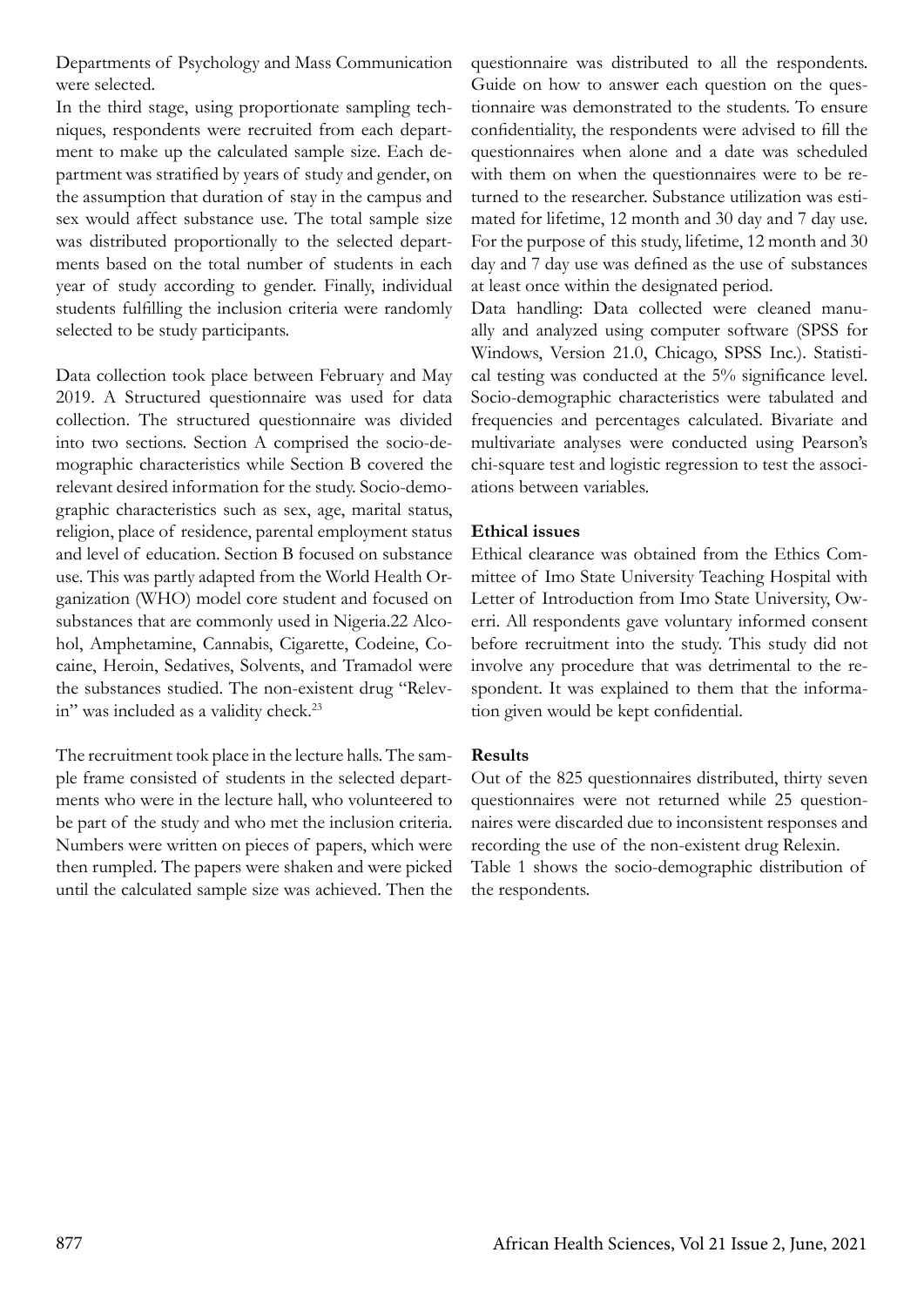| Variable                           | Frequency | Percentage $(\% )$ |
|------------------------------------|-----------|--------------------|
|                                    | $N = 763$ |                    |
| Gender                             |           |                    |
| Male                               | 323       | 42.3               |
| Female                             | 440       | 57.7               |
| Age (years)                        |           |                    |
| 18-22                              | 494       | 64.7               |
| $23 - 26$                          | 226       | 29.6               |
| $27 - 30$                          | 43        | 5.6                |
| <b>Marital</b> status              |           |                    |
| Single                             | 736       | 96.5               |
| Married                            | 27        | 3.5                |
| Religion                           |           |                    |
| Catholic                           | 305       | 40.0               |
| Pentecostal                        | 273       | 35.8               |
| Anglican                           | 156       | 20.4               |
| Others                             | 29        | 3.8                |
| Year in school                     |           |                    |
| 100                                | 194       | 25.4               |
| 200                                | 200       | 26.2               |
| 300                                | 166       | 21.8               |
| 400                                | 203       | 26.6               |
| Place of residence                 |           |                    |
| Off-campus                         | 478       | 62.6               |
| Lives with parents                 | 140       | 18.3               |
| School hostel                      | 98        | 12.8               |
| Lives with relations               | 47        | 6.2                |
| <b>Friends that use substances</b> |           |                    |
| Yes                                | 433       | 56.7               |
| N <sub>0</sub>                     | 330       | 43.3               |
| <b>Father's employment status</b>  |           |                    |
| Employed                           | 608       | 79.7               |
| Retired                            | 99        | 13.0               |
| Unemployed                         | 40        | 5.2                |
| Late                               | 16        | 2.1                |
|                                    |           |                    |

|  |  |  |  | Table 1: Socio-demographic characteristics of the respondents |  |  |
|--|--|--|--|---------------------------------------------------------------|--|--|
|--|--|--|--|---------------------------------------------------------------|--|--|

There were a total of 763 respondents, 440 females  $(57.7%)$  and 323  $(42.3%)$  males. Most of the respondents (64.7%,  $N = 494$ ) were aged 18-22 years, and were single, (96.5%, N=736). Many, (40%, N=305), belonged to the Catholic Church. Many of the respondents, (26.6%, N=203), were in fourth year. Most of the respondents, (62.6%, N=478) lived off-campus. Majority, (56.7%, N=433) had friends who used psychoactive substances.

Table 2 shows the rate of use of substances. The lifetime, 12-month, 30-day and 7-day use of substances was 84.5%, 63.0%, 45.9% and 28.2% respectively. The commonest substance used was alcohol with lifetime, 12-month, 30-day and 7-day rates of 82.5%, 61.1%, 44.2%, and 26.2% respectively. For lifetime use, the licit substances alcohol (82%), sedatives (14.2%), cigarette  $(13.6\%)$ , and tramadol  $(8.8\%)$  were the commonest substances used while cannabis (7.6%) was the commonest illicit substance used.

| Variable         | Lifetime use | 12 month  | 30 days    | 7 days    |
|------------------|--------------|-----------|------------|-----------|
|                  | n(%)         | $n$ (%)   | n(%)       | n(%)      |
| <b>Substance</b> | 645(84.5)    | 481(63.0) | 350(45.9)  | 215(28.2) |
| use              |              |           |            |           |
| Alcohol          | 631(82.7)    | 466(61.1) | 337 (44.2) | 200(26.2) |
| <b>Sedatives</b> | 108(14.2)    | 59 (7.7)  | 40(5.2)    | 20(2.6)   |
| Cigarette        | 104(13.6)    | 54 (7.1)  | 42(5.5)    | 35(4.6)   |
| <b>Tramadol</b>  | 67 (8.8)     | 56 (7.3)  | 30(3.9)    | 18(2.4)   |
| Cannabis         | 58 (7.6)     | 37(4.8)   | 37(4.8)    | 27(3.5)   |
| Codeine          | 47(6.2)      | 21(2.8)   | 14(1.8)    | 5(0.7)    |
| Cocaine          | 11(1.4)      | 4(0.5)    |            |           |
| <b>Solvents</b>  | 6(0.8)       |           |            |           |
| Amphetamine      | 6(0.8)       | 5(0.7)    | 2(0.3)     | 2(0.3)    |
| Heroin           | 4(0.5)       | 3(0.4)    |            |           |

**14** 763  **N=763**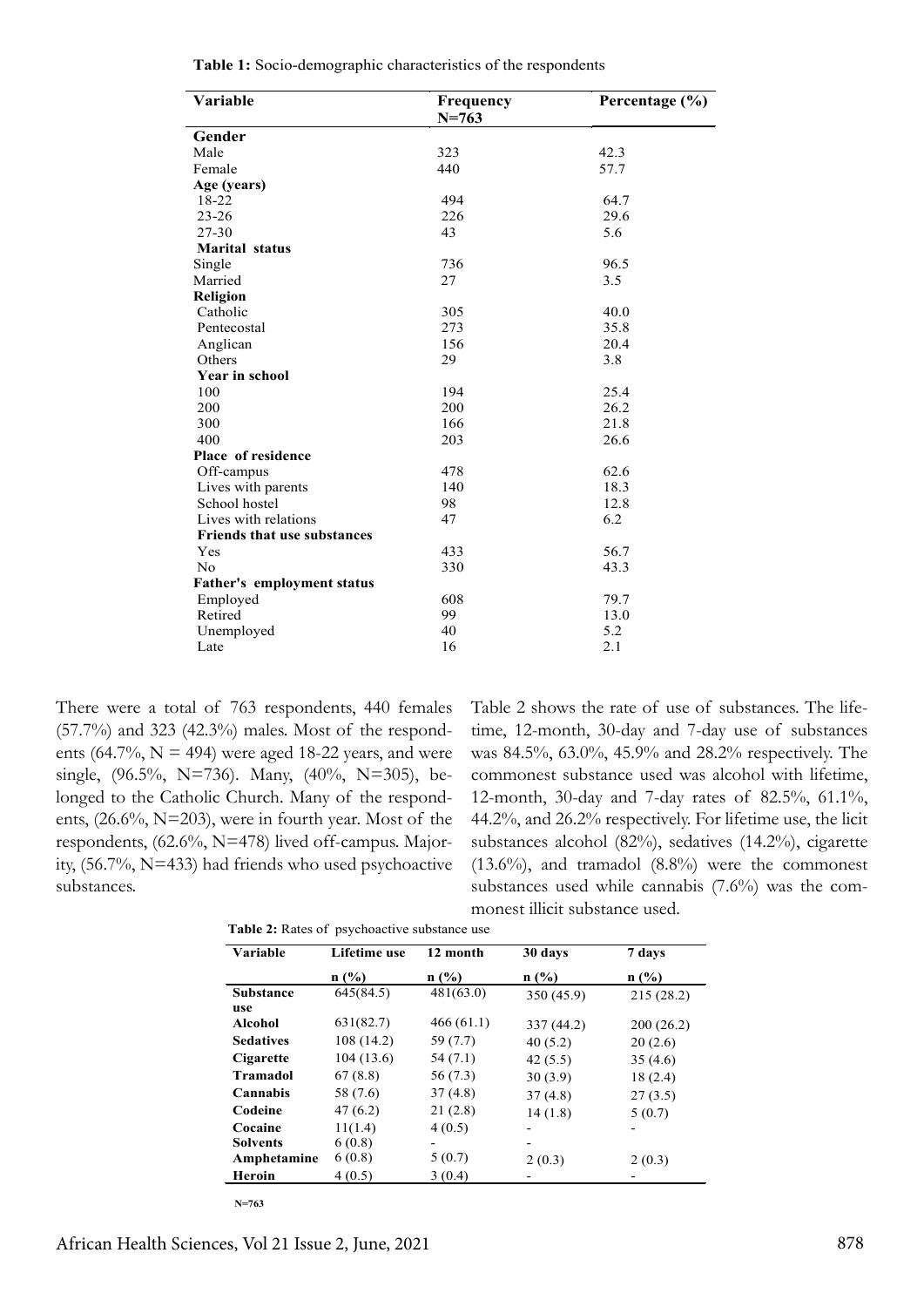Table 3 shows the determinants of lifetime substance use. Factors significantly associated with lifetime use of psychoactive substances were age  $(p<0.05)$ , place of residence ( $p$ <0.05), use of psychoactive substances by friends, roommates, brother, sister, or a parent ( $p$ <0.05). Students who had friends who abused psychoactive substances were significantly about three time likely to have used substances (OR:3.27; 2.06 -5.18) compared to their counterparts.

| Variable                      | Substance use |                               | <b>Stat</b>     | p-value    | <b>OR:95% CI</b>         |
|-------------------------------|---------------|-------------------------------|-----------------|------------|--------------------------|
|                               | Yes $(\% )$   | No $\left(\frac{9}{6}\right)$ |                 |            |                          |
| Gender                        |               |                               |                 |            |                          |
| Male                          | 278 (86.1)    | 45(13.9)                      |                 |            | $0.95(0.61 - 1.48)$      |
| Female                        | 367 (83.4)    | 73 (16.6)                     | $\gamma$ 2=1.01 | 0.18       | 1.00                     |
| Age (years)                   |               |                               |                 |            |                          |
| 18-22                         | 405 (82.0)    | 89 (18.0)                     |                 |            | $1.41(0.55 - 0.65)$      |
| $23 - 26$                     | 205 (90.7)    | 21(9.3)                       |                 |            | $2.33(0.85-6.41)$        |
| 27-30                         | 35 (81.4)     | 8 (18.6)                      | $\chi$ 2=9.37   | $0.01*$    | 1.00                     |
| <b>Current marital status</b> |               |                               |                 |            |                          |
| Single                        | 621 (84.4)    | 115(15.6)                     |                 |            | $0.57(0.15-2.21)$        |
| Married                       | 24 (88.9)     | 3(11.1)                       | $\chi$ 2=0.41   | 0.52       | 1.00                     |
| Religion                      |               |                               |                 |            |                          |
| Catholic                      | 264 (86.6)    | 41 (13.4)                     |                 |            | $1.30(0.84 - 2.01)$      |
| Others                        | 381 (83.2)    | 77 (16.8)                     | $\chi$ 2=1.59   | 0.21       | 1.00                     |
| Year in school                |               |                               |                 |            |                          |
| 100                           | 163(84.0)     | 31 (16.0)                     |                 |            | $1.54(0.87 - 2.75)$      |
| 200                           | 168(84.0)     | 32(16.0)                      |                 |            | $1.41(0.81 - 2.46)$      |
| 300                           | 148 (89.2)    | 18 (10.8)                     |                 |            | $1.88(0.98 - 3.59)$      |
| 400                           | 166(81.8)     | 37(18.2)                      | $\chi$ 2=3.98   | 0.26       | 1.00                     |
| Place of residence            |               |                               |                 |            |                          |
| Lives with parents            | 110(78.6)     | 30(21.4)                      |                 |            | 1.00                     |
| Others                        | 535 (85.9)    | 88 (14.1)                     | $\gamma$ 2=4.66 | $0.03*$    | $1.41(0.86 - 2.31)$      |
| <b>Father's employment</b>    |               |                               |                 |            |                          |
| status                        |               |                               |                 |            |                          |
| Employed                      | 508 (83.6)    | 100(16.4)                     |                 |            | $1.08(0.23 - 5.08)$      |
| Unemployed                    | 33(82.5)      | 7(17.5)                       | $F = 3.84$      | 0.26       | $0.84(0.14-4.89)$        |
| Retired                       | 90 (90.9)     | 9(9.1)                        |                 |            | 2.04<br>(0.38)<br>11.10) |
| Late                          | 14 (87.5)     | 2(12.5)                       |                 |            | 1.00                     |
| Use by friends                |               |                               |                 |            |                          |
| Yes                           | 399 (92.1)    | 34(7.9)                       |                 |            | $3.27*(2.06 - 5.18)$     |
| N <sub>0</sub>                | 246 (74.5)    | 84 (25.5)                     | $\gamma$ 2=44.4 | $< 0.001*$ | 1.00                     |
| Use by room mate              |               |                               |                 |            |                          |
| Yes                           | 113 (95.8)    | 5(4.2)                        |                 |            | $2.56(0.93 - 7.04)$      |
| N <sub>0</sub>                | 532 (82.5)    | 113 (17.5)                    | $\chi$ 2=13.5   | $< 0.001*$ | 1.00                     |
| Use by brother                |               |                               |                 |            |                          |
| Yes                           | 181 (91.4)    | 17(8.6)                       |                 |            | $1.23(0.63 - 2.38)$      |
| N <sub>0</sub>                | 464 (82.1)    | 101(17.9)                     | $x2=9.7$        | $< 0.001*$ | 1.00                     |
| Use by sister                 |               |                               |                 |            |                          |
| Yes                           | 68 (93.2)     | 5(6.8)                        |                 |            | $1.18(0.37 - 3.74)$      |
| No                            | 577 (83.6)    | 113(16.4)                     | $\gamma$ 2=4.6  | $0.04*$    | 1.00                     |
| Parental use                  |               |                               |                 |            |                          |
| Yes                           | 138 (90.2)    | 15(9.8)                       |                 |            | $0.98(0.50-1.95)$        |
| N <sub>0</sub>                | 507 (83.1)    | 103(16.9)                     | $x^{2=4.7}$     | $0.02*$    | 1.00                     |
| <b>Parental fights</b>        |               |                               |                 |            |                          |
| Yes                           | 37 (94.9)     | 2(5.1)                        |                 |            | (0.51)<br>2.27           |
| N <sub>0</sub>                | 608 (84.0)    | 116(16.0)                     |                 |            | 10.04)<br>1.00           |
|                               |               |                               |                 |            |                          |

| Table 3: Determinants of lifetime substance use |  |  |  |  |
|-------------------------------------------------|--|--|--|--|
|-------------------------------------------------|--|--|--|--|

**\*significant at p˂0.05 F=Fisher's Exact Test**

Table 4 shows the determinants of 12-month substance use. Gender, age, year in school, and father's employment status ( $p$ <0.05) were significantly associated with

substance use. Use by friends, roommate, brother, sister, parent and frequent parental fights  $(p<0.05)$  were also significantly associated with 12-month psychoactive substance use.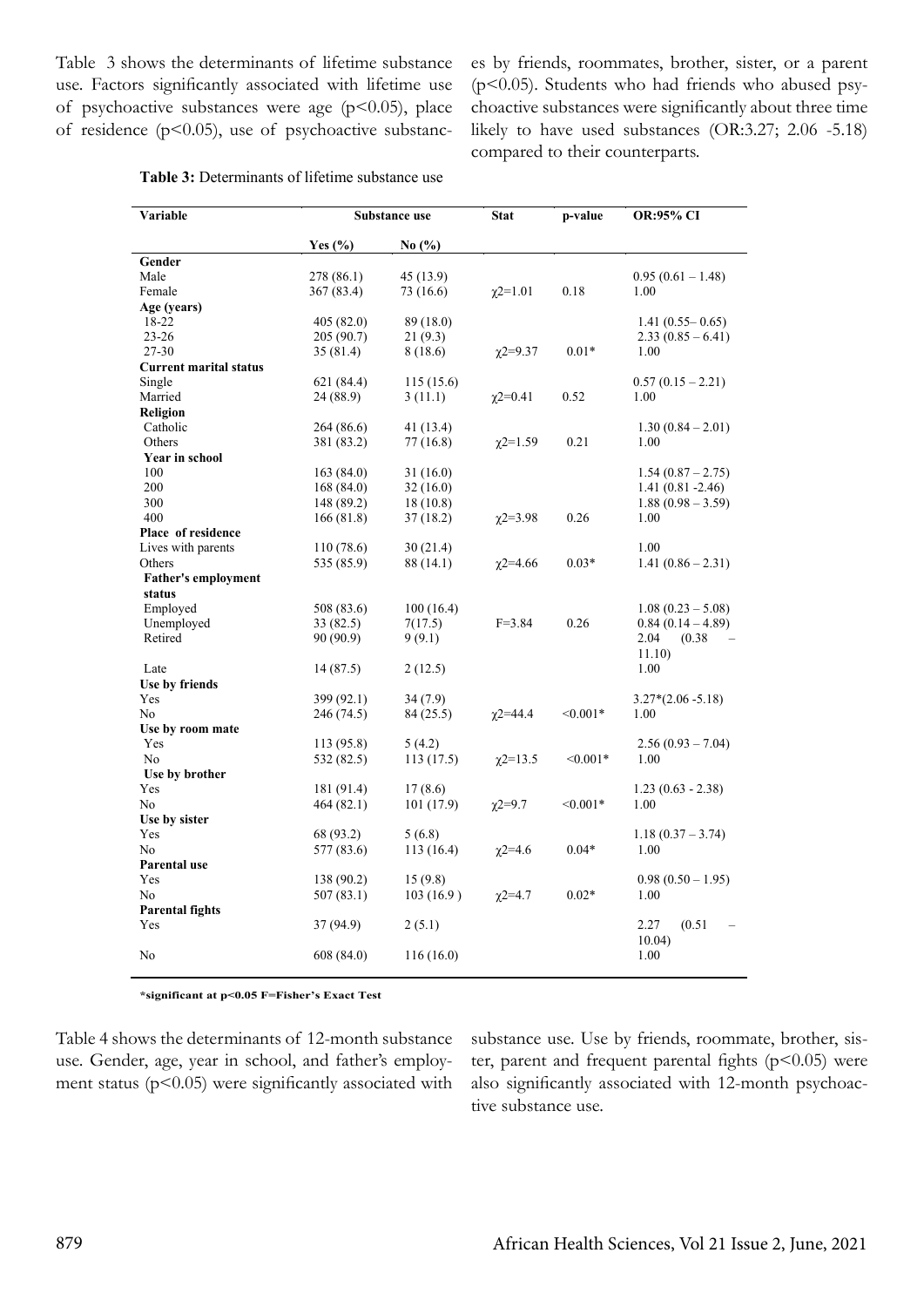| Yes $(\% )$<br>No $(\% )$<br>Gender<br>Male<br>225(69.7)<br>98 (30.3)<br>$1.28(0.91 - 1.79)$<br>Female<br>184 (41.8)<br>$< 0.001*$<br>1.00<br>256 (58.2)<br>$\chi$ 2=10.5<br>Age (years)<br>18-22<br>283 (57.3)<br>211(42.7)<br>$0.84(0.38-1.84)$<br>$23 - 26$<br>168(74.3)<br>58 (25.7)<br>$1.22(0.54 - 2.75)$<br>27-30<br>30(69.8)<br>13(30.2)<br>$< 0.001*$<br>1.00<br>$\chi$ 2=20.2<br><b>Current marital status</b><br>Single<br>463(62.9)<br>273 (37.1)<br>$0.80(0.32 - 2.00)$<br>0.69<br>Married<br>18 (66.7)<br>9(33.3)<br>1.00<br>$x^{2=0.2}$<br>Religion<br>Catholic<br>205 (67.2)<br>100(32.8)<br>$1.43*(1.03-1.99)$<br>Others<br>276(60.3)<br>182 (39.7)<br>0.05<br>1.00<br>$\gamma$ 2=3.8<br>Year in school<br>100<br>106(54.6)<br>88 (45.4)<br>$0.72(0.46-1.14)$<br>200<br>116(58.0)<br>84 (42.0)<br>$0.79(0.51 - 1.21)$<br>300<br>124(74.7)<br>42(25.3)<br>$1.56(0.96 - 1.55)$<br>400<br>135 (66.5)<br>68 (33.5)<br>$< 0.001*$<br>1.00<br>$\chi$ 2=18.8<br>Place of residence<br>Lives with parents<br>80(57.1)<br>60(42.9)<br>1.00<br>0.11<br>Others<br>401 (64.4)<br>222 (35.6)<br>$1.09(0.73-1.63)$<br>$\chi$ 2=2.6<br><b>Father's employment</b><br>status<br>Employed<br>369 (60.7)<br>239 (39.3)<br>$0.64(0.40-1.02)$<br>100(71.9)<br>39(28.1)<br>$0.01*$<br>Unemployed<br>1.00<br>$\chi$ 2=6.1<br>Use by friends<br>Yes<br>315 (72.7)<br>118(27.3)<br>$1.94*(1.39-2.71)$<br>No<br>166(50.3)<br>164(49.7)<br>$0.001*$<br>1.00<br>$\gamma$ 2=40.9<br>Use by roommate<br>$3.06*(1.62 - 5.78)$<br>Yes<br>103(87.3)<br>15(12.7)<br>No<br>378 (58.6)<br>267(41.4)<br>< 0.001<br>1.00<br>$x^{2=35.2}$<br>Use by brother<br>Yes<br>148 (74.7)<br>50(25.3)<br>$1.22(0.77-1.93)$<br>No<br>333 (58.9)<br>232(41.1)<br>$< 0.001*$<br>1.00<br>$\chi$ 2=15.7<br>Use by sister<br>Yes<br>55 (75.3)<br>18 (24.7)<br>$0.72(0.34-1.51)$<br>$0.02*$<br>No<br>426 (61.7)<br>264 (38.3)<br>1.00<br>$\chi$ 2=5.2<br>Parental use<br>Yes<br>115(75.2)<br>38 (24.8)<br>$1.38(0.84 - 2.27)$<br>No<br>366(60.0)<br>244 (40.0)<br>$< 0.001*$<br>1.00<br>$\chi$ 2=12.1<br><b>Parental fights</b><br>Yes<br>6(16.4)<br>33 (84.6)<br>$2.43(0.95-6.20)$<br>276(38.1)<br>$< 0.001*$<br>1.00<br>No<br>448 (61.9)<br>$\gamma$ 2=8.2 | Variable                | Substance use |  | <b>Stat</b> | p-value | <b>OR:95% CI</b> |
|-------------------------------------------------------------------------------------------------------------------------------------------------------------------------------------------------------------------------------------------------------------------------------------------------------------------------------------------------------------------------------------------------------------------------------------------------------------------------------------------------------------------------------------------------------------------------------------------------------------------------------------------------------------------------------------------------------------------------------------------------------------------------------------------------------------------------------------------------------------------------------------------------------------------------------------------------------------------------------------------------------------------------------------------------------------------------------------------------------------------------------------------------------------------------------------------------------------------------------------------------------------------------------------------------------------------------------------------------------------------------------------------------------------------------------------------------------------------------------------------------------------------------------------------------------------------------------------------------------------------------------------------------------------------------------------------------------------------------------------------------------------------------------------------------------------------------------------------------------------------------------------------------------------------------------------------------------------------------------------------------------------------------------------------------------------------------------------------------------------------------------------------------------------------------------------------------------------------------|-------------------------|---------------|--|-------------|---------|------------------|
|                                                                                                                                                                                                                                                                                                                                                                                                                                                                                                                                                                                                                                                                                                                                                                                                                                                                                                                                                                                                                                                                                                                                                                                                                                                                                                                                                                                                                                                                                                                                                                                                                                                                                                                                                                                                                                                                                                                                                                                                                                                                                                                                                                                                                         |                         |               |  |             |         |                  |
|                                                                                                                                                                                                                                                                                                                                                                                                                                                                                                                                                                                                                                                                                                                                                                                                                                                                                                                                                                                                                                                                                                                                                                                                                                                                                                                                                                                                                                                                                                                                                                                                                                                                                                                                                                                                                                                                                                                                                                                                                                                                                                                                                                                                                         |                         |               |  |             |         |                  |
|                                                                                                                                                                                                                                                                                                                                                                                                                                                                                                                                                                                                                                                                                                                                                                                                                                                                                                                                                                                                                                                                                                                                                                                                                                                                                                                                                                                                                                                                                                                                                                                                                                                                                                                                                                                                                                                                                                                                                                                                                                                                                                                                                                                                                         |                         |               |  |             |         |                  |
|                                                                                                                                                                                                                                                                                                                                                                                                                                                                                                                                                                                                                                                                                                                                                                                                                                                                                                                                                                                                                                                                                                                                                                                                                                                                                                                                                                                                                                                                                                                                                                                                                                                                                                                                                                                                                                                                                                                                                                                                                                                                                                                                                                                                                         |                         |               |  |             |         |                  |
|                                                                                                                                                                                                                                                                                                                                                                                                                                                                                                                                                                                                                                                                                                                                                                                                                                                                                                                                                                                                                                                                                                                                                                                                                                                                                                                                                                                                                                                                                                                                                                                                                                                                                                                                                                                                                                                                                                                                                                                                                                                                                                                                                                                                                         |                         |               |  |             |         |                  |
|                                                                                                                                                                                                                                                                                                                                                                                                                                                                                                                                                                                                                                                                                                                                                                                                                                                                                                                                                                                                                                                                                                                                                                                                                                                                                                                                                                                                                                                                                                                                                                                                                                                                                                                                                                                                                                                                                                                                                                                                                                                                                                                                                                                                                         |                         |               |  |             |         |                  |
|                                                                                                                                                                                                                                                                                                                                                                                                                                                                                                                                                                                                                                                                                                                                                                                                                                                                                                                                                                                                                                                                                                                                                                                                                                                                                                                                                                                                                                                                                                                                                                                                                                                                                                                                                                                                                                                                                                                                                                                                                                                                                                                                                                                                                         |                         |               |  |             |         |                  |
|                                                                                                                                                                                                                                                                                                                                                                                                                                                                                                                                                                                                                                                                                                                                                                                                                                                                                                                                                                                                                                                                                                                                                                                                                                                                                                                                                                                                                                                                                                                                                                                                                                                                                                                                                                                                                                                                                                                                                                                                                                                                                                                                                                                                                         |                         |               |  |             |         |                  |
|                                                                                                                                                                                                                                                                                                                                                                                                                                                                                                                                                                                                                                                                                                                                                                                                                                                                                                                                                                                                                                                                                                                                                                                                                                                                                                                                                                                                                                                                                                                                                                                                                                                                                                                                                                                                                                                                                                                                                                                                                                                                                                                                                                                                                         |                         |               |  |             |         |                  |
|                                                                                                                                                                                                                                                                                                                                                                                                                                                                                                                                                                                                                                                                                                                                                                                                                                                                                                                                                                                                                                                                                                                                                                                                                                                                                                                                                                                                                                                                                                                                                                                                                                                                                                                                                                                                                                                                                                                                                                                                                                                                                                                                                                                                                         |                         |               |  |             |         |                  |
|                                                                                                                                                                                                                                                                                                                                                                                                                                                                                                                                                                                                                                                                                                                                                                                                                                                                                                                                                                                                                                                                                                                                                                                                                                                                                                                                                                                                                                                                                                                                                                                                                                                                                                                                                                                                                                                                                                                                                                                                                                                                                                                                                                                                                         |                         |               |  |             |         |                  |
|                                                                                                                                                                                                                                                                                                                                                                                                                                                                                                                                                                                                                                                                                                                                                                                                                                                                                                                                                                                                                                                                                                                                                                                                                                                                                                                                                                                                                                                                                                                                                                                                                                                                                                                                                                                                                                                                                                                                                                                                                                                                                                                                                                                                                         |                         |               |  |             |         |                  |
|                                                                                                                                                                                                                                                                                                                                                                                                                                                                                                                                                                                                                                                                                                                                                                                                                                                                                                                                                                                                                                                                                                                                                                                                                                                                                                                                                                                                                                                                                                                                                                                                                                                                                                                                                                                                                                                                                                                                                                                                                                                                                                                                                                                                                         |                         |               |  |             |         |                  |
|                                                                                                                                                                                                                                                                                                                                                                                                                                                                                                                                                                                                                                                                                                                                                                                                                                                                                                                                                                                                                                                                                                                                                                                                                                                                                                                                                                                                                                                                                                                                                                                                                                                                                                                                                                                                                                                                                                                                                                                                                                                                                                                                                                                                                         |                         |               |  |             |         |                  |
|                                                                                                                                                                                                                                                                                                                                                                                                                                                                                                                                                                                                                                                                                                                                                                                                                                                                                                                                                                                                                                                                                                                                                                                                                                                                                                                                                                                                                                                                                                                                                                                                                                                                                                                                                                                                                                                                                                                                                                                                                                                                                                                                                                                                                         |                         |               |  |             |         |                  |
|                                                                                                                                                                                                                                                                                                                                                                                                                                                                                                                                                                                                                                                                                                                                                                                                                                                                                                                                                                                                                                                                                                                                                                                                                                                                                                                                                                                                                                                                                                                                                                                                                                                                                                                                                                                                                                                                                                                                                                                                                                                                                                                                                                                                                         |                         |               |  |             |         |                  |
|                                                                                                                                                                                                                                                                                                                                                                                                                                                                                                                                                                                                                                                                                                                                                                                                                                                                                                                                                                                                                                                                                                                                                                                                                                                                                                                                                                                                                                                                                                                                                                                                                                                                                                                                                                                                                                                                                                                                                                                                                                                                                                                                                                                                                         |                         |               |  |             |         |                  |
|                                                                                                                                                                                                                                                                                                                                                                                                                                                                                                                                                                                                                                                                                                                                                                                                                                                                                                                                                                                                                                                                                                                                                                                                                                                                                                                                                                                                                                                                                                                                                                                                                                                                                                                                                                                                                                                                                                                                                                                                                                                                                                                                                                                                                         |                         |               |  |             |         |                  |
|                                                                                                                                                                                                                                                                                                                                                                                                                                                                                                                                                                                                                                                                                                                                                                                                                                                                                                                                                                                                                                                                                                                                                                                                                                                                                                                                                                                                                                                                                                                                                                                                                                                                                                                                                                                                                                                                                                                                                                                                                                                                                                                                                                                                                         |                         |               |  |             |         |                  |
|                                                                                                                                                                                                                                                                                                                                                                                                                                                                                                                                                                                                                                                                                                                                                                                                                                                                                                                                                                                                                                                                                                                                                                                                                                                                                                                                                                                                                                                                                                                                                                                                                                                                                                                                                                                                                                                                                                                                                                                                                                                                                                                                                                                                                         |                         |               |  |             |         |                  |
|                                                                                                                                                                                                                                                                                                                                                                                                                                                                                                                                                                                                                                                                                                                                                                                                                                                                                                                                                                                                                                                                                                                                                                                                                                                                                                                                                                                                                                                                                                                                                                                                                                                                                                                                                                                                                                                                                                                                                                                                                                                                                                                                                                                                                         |                         |               |  |             |         |                  |
|                                                                                                                                                                                                                                                                                                                                                                                                                                                                                                                                                                                                                                                                                                                                                                                                                                                                                                                                                                                                                                                                                                                                                                                                                                                                                                                                                                                                                                                                                                                                                                                                                                                                                                                                                                                                                                                                                                                                                                                                                                                                                                                                                                                                                         |                         |               |  |             |         |                  |
|                                                                                                                                                                                                                                                                                                                                                                                                                                                                                                                                                                                                                                                                                                                                                                                                                                                                                                                                                                                                                                                                                                                                                                                                                                                                                                                                                                                                                                                                                                                                                                                                                                                                                                                                                                                                                                                                                                                                                                                                                                                                                                                                                                                                                         |                         |               |  |             |         |                  |
|                                                                                                                                                                                                                                                                                                                                                                                                                                                                                                                                                                                                                                                                                                                                                                                                                                                                                                                                                                                                                                                                                                                                                                                                                                                                                                                                                                                                                                                                                                                                                                                                                                                                                                                                                                                                                                                                                                                                                                                                                                                                                                                                                                                                                         |                         |               |  |             |         |                  |
|                                                                                                                                                                                                                                                                                                                                                                                                                                                                                                                                                                                                                                                                                                                                                                                                                                                                                                                                                                                                                                                                                                                                                                                                                                                                                                                                                                                                                                                                                                                                                                                                                                                                                                                                                                                                                                                                                                                                                                                                                                                                                                                                                                                                                         |                         |               |  |             |         |                  |
|                                                                                                                                                                                                                                                                                                                                                                                                                                                                                                                                                                                                                                                                                                                                                                                                                                                                                                                                                                                                                                                                                                                                                                                                                                                                                                                                                                                                                                                                                                                                                                                                                                                                                                                                                                                                                                                                                                                                                                                                                                                                                                                                                                                                                         |                         |               |  |             |         |                  |
|                                                                                                                                                                                                                                                                                                                                                                                                                                                                                                                                                                                                                                                                                                                                                                                                                                                                                                                                                                                                                                                                                                                                                                                                                                                                                                                                                                                                                                                                                                                                                                                                                                                                                                                                                                                                                                                                                                                                                                                                                                                                                                                                                                                                                         |                         |               |  |             |         |                  |
|                                                                                                                                                                                                                                                                                                                                                                                                                                                                                                                                                                                                                                                                                                                                                                                                                                                                                                                                                                                                                                                                                                                                                                                                                                                                                                                                                                                                                                                                                                                                                                                                                                                                                                                                                                                                                                                                                                                                                                                                                                                                                                                                                                                                                         |                         |               |  |             |         |                  |
|                                                                                                                                                                                                                                                                                                                                                                                                                                                                                                                                                                                                                                                                                                                                                                                                                                                                                                                                                                                                                                                                                                                                                                                                                                                                                                                                                                                                                                                                                                                                                                                                                                                                                                                                                                                                                                                                                                                                                                                                                                                                                                                                                                                                                         |                         |               |  |             |         |                  |
|                                                                                                                                                                                                                                                                                                                                                                                                                                                                                                                                                                                                                                                                                                                                                                                                                                                                                                                                                                                                                                                                                                                                                                                                                                                                                                                                                                                                                                                                                                                                                                                                                                                                                                                                                                                                                                                                                                                                                                                                                                                                                                                                                                                                                         |                         |               |  |             |         |                  |
|                                                                                                                                                                                                                                                                                                                                                                                                                                                                                                                                                                                                                                                                                                                                                                                                                                                                                                                                                                                                                                                                                                                                                                                                                                                                                                                                                                                                                                                                                                                                                                                                                                                                                                                                                                                                                                                                                                                                                                                                                                                                                                                                                                                                                         |                         |               |  |             |         |                  |
|                                                                                                                                                                                                                                                                                                                                                                                                                                                                                                                                                                                                                                                                                                                                                                                                                                                                                                                                                                                                                                                                                                                                                                                                                                                                                                                                                                                                                                                                                                                                                                                                                                                                                                                                                                                                                                                                                                                                                                                                                                                                                                                                                                                                                         |                         |               |  |             |         |                  |
|                                                                                                                                                                                                                                                                                                                                                                                                                                                                                                                                                                                                                                                                                                                                                                                                                                                                                                                                                                                                                                                                                                                                                                                                                                                                                                                                                                                                                                                                                                                                                                                                                                                                                                                                                                                                                                                                                                                                                                                                                                                                                                                                                                                                                         |                         |               |  |             |         |                  |
|                                                                                                                                                                                                                                                                                                                                                                                                                                                                                                                                                                                                                                                                                                                                                                                                                                                                                                                                                                                                                                                                                                                                                                                                                                                                                                                                                                                                                                                                                                                                                                                                                                                                                                                                                                                                                                                                                                                                                                                                                                                                                                                                                                                                                         |                         |               |  |             |         |                  |
|                                                                                                                                                                                                                                                                                                                                                                                                                                                                                                                                                                                                                                                                                                                                                                                                                                                                                                                                                                                                                                                                                                                                                                                                                                                                                                                                                                                                                                                                                                                                                                                                                                                                                                                                                                                                                                                                                                                                                                                                                                                                                                                                                                                                                         |                         |               |  |             |         |                  |
|                                                                                                                                                                                                                                                                                                                                                                                                                                                                                                                                                                                                                                                                                                                                                                                                                                                                                                                                                                                                                                                                                                                                                                                                                                                                                                                                                                                                                                                                                                                                                                                                                                                                                                                                                                                                                                                                                                                                                                                                                                                                                                                                                                                                                         |                         |               |  |             |         |                  |
|                                                                                                                                                                                                                                                                                                                                                                                                                                                                                                                                                                                                                                                                                                                                                                                                                                                                                                                                                                                                                                                                                                                                                                                                                                                                                                                                                                                                                                                                                                                                                                                                                                                                                                                                                                                                                                                                                                                                                                                                                                                                                                                                                                                                                         |                         |               |  |             |         |                  |
|                                                                                                                                                                                                                                                                                                                                                                                                                                                                                                                                                                                                                                                                                                                                                                                                                                                                                                                                                                                                                                                                                                                                                                                                                                                                                                                                                                                                                                                                                                                                                                                                                                                                                                                                                                                                                                                                                                                                                                                                                                                                                                                                                                                                                         |                         |               |  |             |         |                  |
|                                                                                                                                                                                                                                                                                                                                                                                                                                                                                                                                                                                                                                                                                                                                                                                                                                                                                                                                                                                                                                                                                                                                                                                                                                                                                                                                                                                                                                                                                                                                                                                                                                                                                                                                                                                                                                                                                                                                                                                                                                                                                                                                                                                                                         |                         |               |  |             |         |                  |
|                                                                                                                                                                                                                                                                                                                                                                                                                                                                                                                                                                                                                                                                                                                                                                                                                                                                                                                                                                                                                                                                                                                                                                                                                                                                                                                                                                                                                                                                                                                                                                                                                                                                                                                                                                                                                                                                                                                                                                                                                                                                                                                                                                                                                         |                         |               |  |             |         |                  |
|                                                                                                                                                                                                                                                                                                                                                                                                                                                                                                                                                                                                                                                                                                                                                                                                                                                                                                                                                                                                                                                                                                                                                                                                                                                                                                                                                                                                                                                                                                                                                                                                                                                                                                                                                                                                                                                                                                                                                                                                                                                                                                                                                                                                                         |                         |               |  |             |         |                  |
|                                                                                                                                                                                                                                                                                                                                                                                                                                                                                                                                                                                                                                                                                                                                                                                                                                                                                                                                                                                                                                                                                                                                                                                                                                                                                                                                                                                                                                                                                                                                                                                                                                                                                                                                                                                                                                                                                                                                                                                                                                                                                                                                                                                                                         |                         |               |  |             |         |                  |
|                                                                                                                                                                                                                                                                                                                                                                                                                                                                                                                                                                                                                                                                                                                                                                                                                                                                                                                                                                                                                                                                                                                                                                                                                                                                                                                                                                                                                                                                                                                                                                                                                                                                                                                                                                                                                                                                                                                                                                                                                                                                                                                                                                                                                         |                         |               |  |             |         |                  |
|                                                                                                                                                                                                                                                                                                                                                                                                                                                                                                                                                                                                                                                                                                                                                                                                                                                                                                                                                                                                                                                                                                                                                                                                                                                                                                                                                                                                                                                                                                                                                                                                                                                                                                                                                                                                                                                                                                                                                                                                                                                                                                                                                                                                                         | *=significant at p<0.05 |               |  |             |         |                  |

| Table 4: Determinants of 12 month substance use |  |
|-------------------------------------------------|--|
|-------------------------------------------------|--|

Students who were Catholics (OR:1.43; 1.03 – 1.99), whose friends  $(OR:1.94; 1.39 - 2.71)$ , roommates (OR:3.06; (1.62 – 5.78) or brother (OR:1.22; 0.77 – 1.93) used psychoactive substances were more likely to use psychoactive substance compared to their counterparts.

#### **Discussion**

A high rate of substance use was found in this study. The United Nations Office on Drugs and Crime (UN-ODC) had reported in 2018 that Imo state had substance use problems exceeding national estimates.<sup>22</sup> The high rate reported in this study may be a reflection of this. It also indicates the worsening psychoactive substance use situation among undergraduates.

The rates of alcohol use in this study were twice the rates reported in a cross-sectional survey of drug use among the general Nigerian population.<sup>7</sup> It was also higher than what has been previously reported<sup>13-16</sup> This indicates a worsening trend. The high prevalence of alcohol use may be related to its widespread acceptability and availability in society.

Cannabis was the most common illicit substance used.7, 15, 22 However, the rate of use was 2.5 times lower than the estimated 10.8% and 10.9% reported among the general Nigerian and Imo state population respectively.22 Reasons for this may need to be further evaluated in future studies.

The rate of psychoactive substance use was higher among the male students. This is similar to what has been previously reported among undergraduates and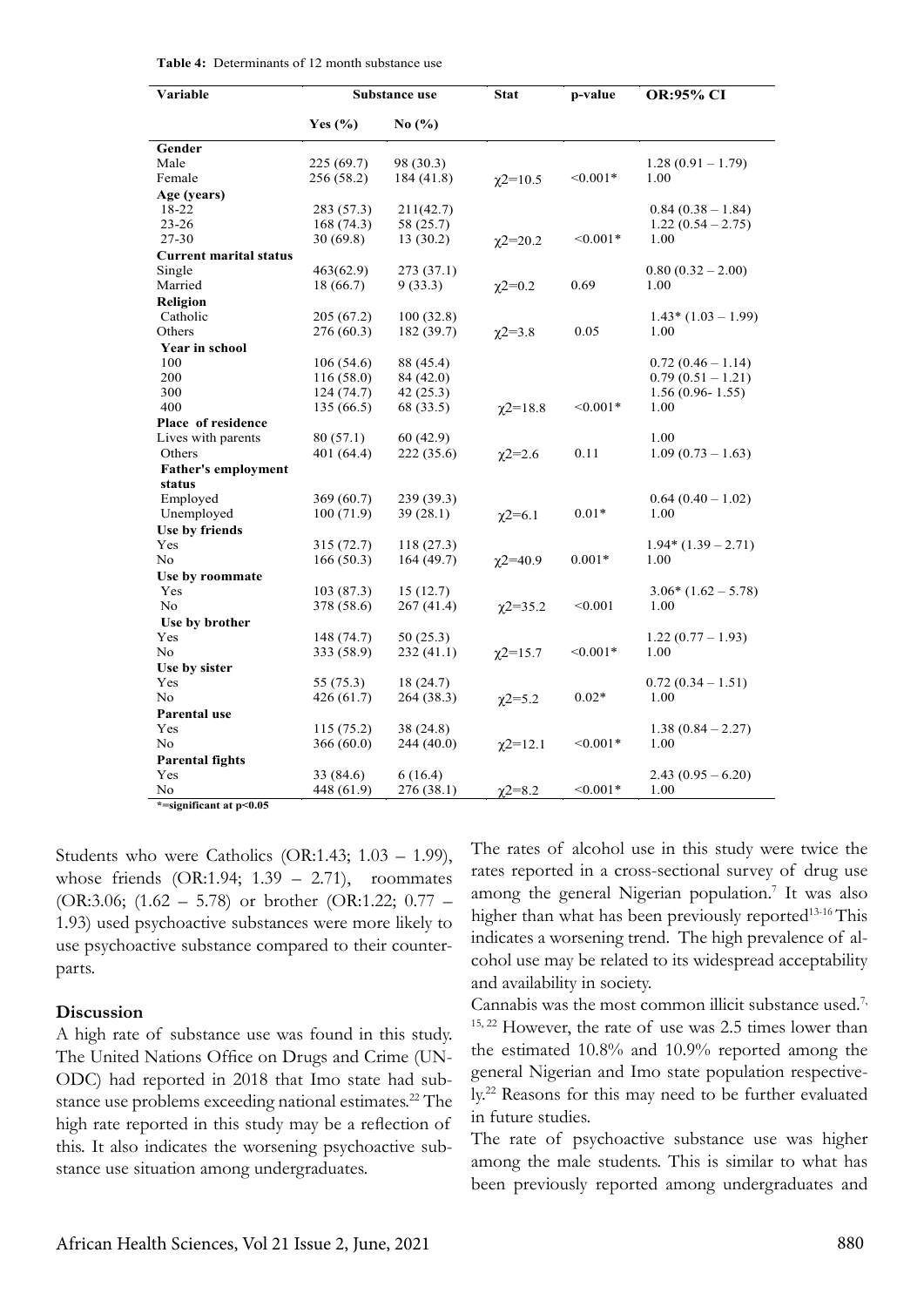in the general population in Nigeria.10, 13, 18, 22, 23, 24 This may be attributed to cultural factors which make psychoactive substance use more acceptable in males, and more opportunities for male psychoactive substance use.<sup>25</sup> The high rate of alcohol use found in this study among females and the lack of significant difference in the lifetime use of alcohol between the genders show that this trend may be shifting. The high rate of female psychoactive substance use has been attributed to changing societal attitudes toward women, female incursion into previously male-dominated professions and females succumbing to peer pressure due to loss of parental control as a result of living away from the family.<sup>11, 26</sup> This is buttressed by some studies in Nigeria which found a greater rate of substance use among females.9,11 This may however, be attributed to peculiarities in cultural norms and gender socialization patterns in the acceptability of psychoactive substance use by women.<sup>27</sup>

The greatest use of psychoactive substances was seen among those aged 23-26 years. There is similar reports of greater use among older youths.<sup>10, 11, 17, 18, 28</sup> A general population study conducted in Nigeria found that the overall past-year use of most psychoactive substances was more among people within the age brackets of 25 and 39 years<sup>22</sup> but in our study there was a reduced rate among those aged 27-30 years. Greater maturity can account for this. However, there are conflicting reports of greater use of psychoactive substances among the younger age group<sup>11</sup> with alcohol, cigarette, and cannabis use being more common among younger persons but cocaine, and heroin use being more common among older persons.<sup>17</sup> These, may be due to methodological differences, differences in substances studied, affordability and local preferences.

Similar to what was found in this study, substance use has been found to be least among those who live with relations (parents and extended family) and greatest among those who live in university hostels and off-campus.18 A similar finding was reported in a study carried out in Sudan which highlights the protective role of the family against negative peer influence.<sup>19</sup> The lower rate among those who live with their relations may be due to improved supervision, authoritative and nurturing roles provided by the relations as opposed to too much freedom experienced while living alone.<sup>29</sup> More attention has to be focused on the specific conditions in the hostels that could account for these difference and how to minimize them.

The family has a powerful influence on shaping the at-

titudes, values and behavior of children.<sup>30</sup> There was greater use of substances among those whose family members (parents and siblings) used substances.<sup>11, 30, 31</sup> This could be due to students imitating the behavior of their parents. Parents who use substances cannot effectively counsel their children against the use of substances.<sup>11, 29</sup>

Use by peers predicted the use of drugs.<sup>3, 11, 32</sup> Peer influence has been reported to top the list for reasons for substance use.11 Need to belong and to be accepted by peers are part of the reasons for this. It has been reported that the influence of opposite-gender friends may be stronger than of same-gender friends especially in young adulthood, when mixed-gender relationships become more central.<sup>33</sup> This needs to be further explored.

The rates reported in this study are slightly different from what has been observed in countries outside of Africa where a markedly higher use of nicotine, marijuana, solvents and cocaine has been reported.34, 35 Unlike what we reported, gender, financial background and academic variables were important factors in the use of psychoactive substances.<sup>34</sup> But similar to what we reported, there was a very high rate of alcohol use.<sup>34</sup> These differences could be attributed to local preferences and population sampled.

# **Limitations**

The study was a cross-sectional non-population representative study. Its results cannot be generalized to the entire population. Also causality cannot be determined. Substance use was determined through self-report, so 100% reliability cannot be guaranteed due to possible recall bias.

# **Conclusion**

There is a high rate of psychoactive substance use among the students. Age, religion, place of residence, family and peer use of substances are important determinants of psychoactive substance use.

# **Conflict of interest**

None declared.

# **Reference**

1. World Health Organization (2018). Management of substance abuse. Psychoactive Substance. Retrieved from www.who.int/substance\_abuse/terminology/ psychoactive substances/en/.

2. Degenhardt L, Chiu WT, Sampson N, Kessler RC, Anthony JC, Angermeyer M, et al.. Toward a global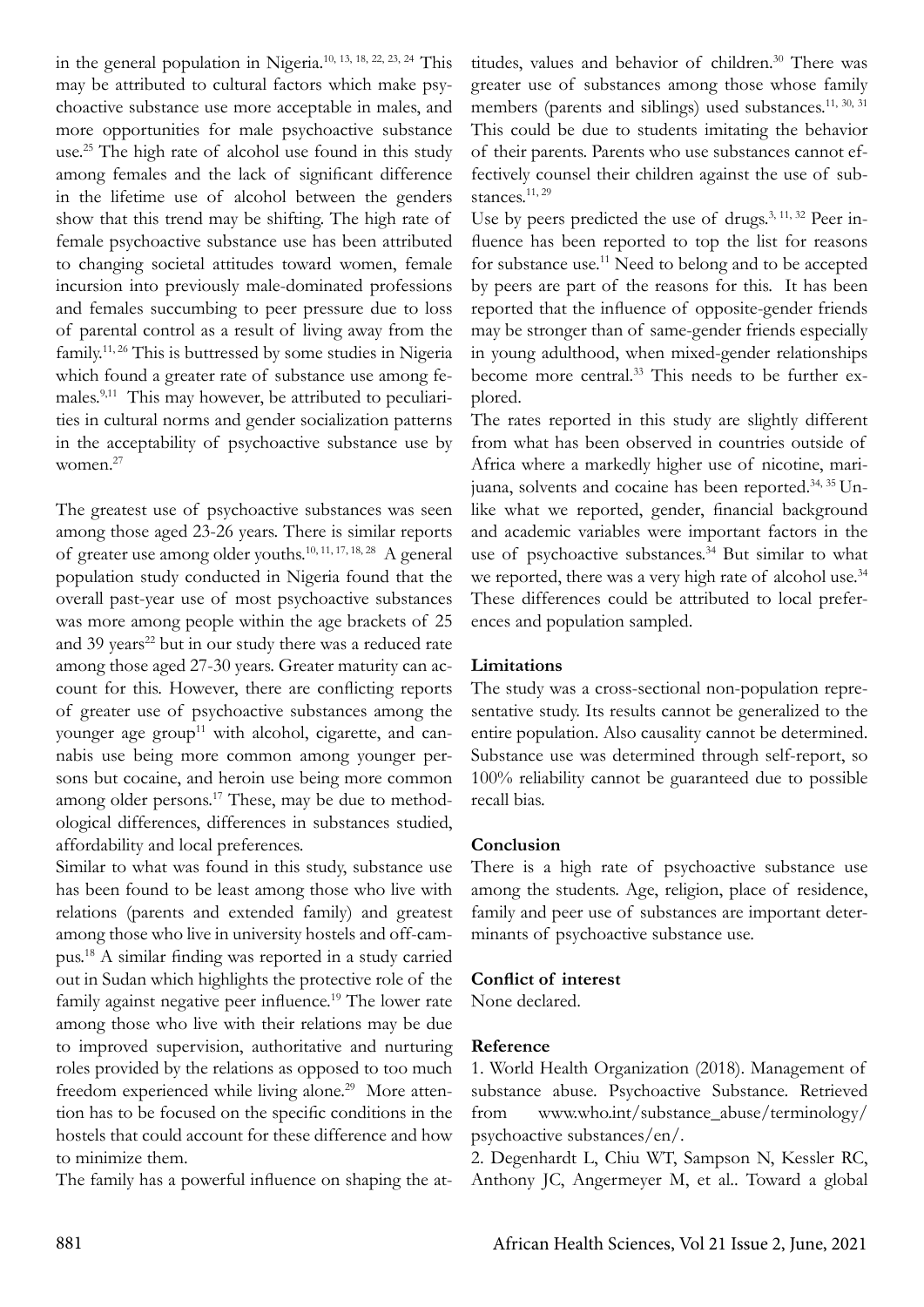view of alcohol, tobacco, cannabis, and cocaine use: findings from the WHO World Mental Health Surveys. *PLoS Med* 2008; 5: e141.

3. Yusuf FA. Factors influencing substance abuse among undergraduate students in Osun State. *African Research Review* 2010; 4 (17): 330 – 340

4. Aluede O, Jimoh B, Agwinede BO, & Omoregie EO. Student unrest in Nigerian universities: Looking Back and Forward. *Journal of Social Sciences* 2005; 10: 17-22 PubMed .

5. Lorant V, Nicaise P, Soto VE. & d'Hoore, W. Alcohol drinking among college students: College responsibility for personal troubles. *BMC Public Health* 2013; 13: 615. PubMed doi:10.1186/1471-2458-13-615

6. Lapsley DK & Edgerton J. Separation-individuation, adult attachment style, and college adjustment. *Counseling & Development Journal* 2011; 80(4): 484 PubMed –492.

7. Adamson TA, Ogunlesi AO, Morakinyo O, Akinhanmi, AO, Onifade,PO, Erinosho O, et al. Descriptive national survey of substance use in Nigeria. *Journal of Addiction Research and Therapy* 2015; 6 :234. doi:10.4172/2155-6105.1000234.

8. Babalola EO, Akinhanmi A, & Ogunwale A. Who guards the guards: Drug use pattern among medical students in a Nigerian university. *Annals of Medical and Health Sciences Research*, 2014; 4(3): 397-403. doi: 10.4103/2141-9248.133467.

9. Owoaje ET, & Bello J. Psychoactive substance use among undergraduate students of the university of Ibadan, Nigeria. *Tropical Journal of Health Sciences* 2014; 17:2.

10. Adeyemo FO, Ohaeri B, Okpala PU, & Ogodo O. Prevalence of Drug Abuse Amongst University Students in Benin City, Nigeria. *Public Health Research* 2016; 6 (2): 31-37. doi: 10.5923/j.phr.20160602.01.

11. Johnson OE, Akpanekpo EI, Okonna EM, Adeboye SE. & Udoh AJ. The prevalence and factors affecting psychoactive substance use among undergraduate students in university of Uyo, Nigeria. *Journal of Community Medicine and Primary Health Care* 2017; 29 (2): 11-22.

12. Akindutire IO & Adegboyega JA. Psychoactive substance consumption and awareness of health effects among students in tertiary institutions in Ekiti state, Nigeria. *Journal of Emerging Trends in Educational Research and Policy Studies* 2012; 3(3): 257-262.

13. Ekwueme OE, & Chukwuneke FN. Prevalence and behaviour effects of psychoactive substance use among university students in south-eastern Nigeria. *Ebonyi*  *Medical Journal* 2010; 9:1; http://dx.doi.org/10.4314/ ebomed.v9i1.62466.

14. Ebirim I & Morakinyo OM. Prevalence and perceived health effect of alcohol use among male undergraduate students in Owerri, South-East Nigeria: A descriptive cross-sectional study. *BMC Public Health* 2011; 11: 118. PubMed doi: 10.1186/1471-2458-11-118.

15. Adelekan ML, Abiodun OA, Obayan AO, Oni G, & Ogunremi OO. Prevalence and pattern of substance use among undergraduates in a Nigerian University. *Drug and Alcohol dependence* 1992; 29(3): 255-61.

16. Makanjuola AB, Daramola TO, & Obembe AO. Psychoactive substance use among medical students in a Nigerian university. *World Psychiatry* 2007; 6(2): 112 PubMed –114.

17. Adekeye OA, Adeusi SO, Chenube OO, Ahmadu FO, & Sholarin MA. Assessment of alcohol and substance use among undergraduates in selected private universities in southwest Nigeria. *IOSR Journal Of Humanities And Social Science* 2015; 20 (3): 01-07.

18. Duru CB, Oluoha UR, Okafor CC, Diwe KC, Iwu AC, Aguocha CM et al. Socio-demographic determinants of psychoactive substance use among students of tertiary institutions in Imo State, Nigeria. *Journal of Addiction Research and Therapy* 2017; 8:345. DOI: 10.4172/2155-6105.1000345.

19. Osman, T., Victor, C., Abdulmoneim A., Mohammed H., Abdalla F., Ahmed A. et al "Epidemiology of substance use among university students in Sudan," *Journal of Addiction* 2016; https://doi. org/10.1155/2016/2476164).

20. Gebremariam, T.B., Mruts, K.B., & Neway, T.K. Substance use and associated factors among Debre Berhan University students, Central Ethiopia, Substance Abuse Treatment, Prevention, and Policy 2018; 13:13 https://doi.org/10.1186/s13011-018-0150-9.

21. Imo State University. [Internet]. 2019 [updated 2019; cited 2019 Aug 28]. Available from: https:// www.imsu.edu.ng.

22. United Nations Office On Drugs And Crime Vienna. Drug Use in Nigeria. [Internet]. 2018 [updated 2018; cited 2019 Aug 28]. Available from: https://www. unodc.org/ documents/ nigeria// Drug Use Survey Nigeria 2019 BOOK.pdf

23. Onofa LU, Adamson T, Ighoroje M, Majekodunmi M. Prevalence and patterns of drug abuse among students of tertiary institutions in Abeokuta, Ogun State, Nigeria. *International Journal of Psychiatry* 2016; 1: 1-6

24. Office of Research on Women's Health (ORWH). How Sex and Gender Influence Health and Disease